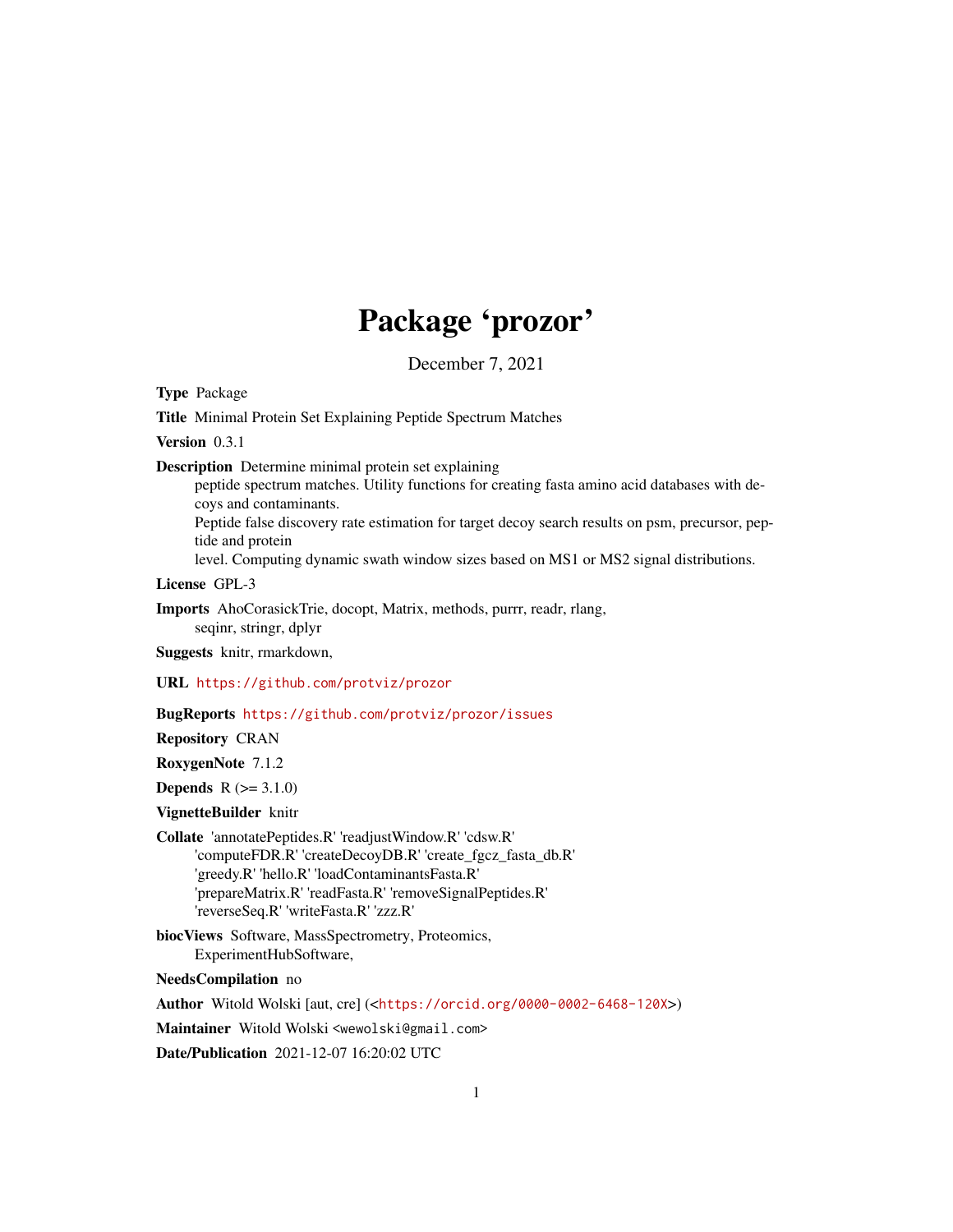## <span id="page-1-0"></span>R topics documented:

|       |                                                                                                                               | $\overline{2}$ |
|-------|-------------------------------------------------------------------------------------------------------------------------------|----------------|
|       |                                                                                                                               |                |
|       |                                                                                                                               | $\overline{4}$ |
|       |                                                                                                                               | 6              |
|       |                                                                                                                               | 6              |
|       |                                                                                                                               | $\overline{7}$ |
|       |                                                                                                                               | 8              |
|       |                                                                                                                               | $\overline{9}$ |
|       |                                                                                                                               | 9              |
|       |                                                                                                                               |                |
|       | $loadConstantinantsFasta2019 \ldots \ldots \ldots \ldots \ldots \ldots \ldots \ldots \ldots \ldots \ldots$<br>$\overline{11}$ |                |
|       |                                                                                                                               |                |
|       |                                                                                                                               |                |
|       |                                                                                                                               |                |
|       |                                                                                                                               |                |
|       |                                                                                                                               |                |
|       |                                                                                                                               |                |
|       |                                                                                                                               |                |
|       |                                                                                                                               |                |
|       |                                                                                                                               |                |
|       |                                                                                                                               |                |
|       |                                                                                                                               |                |
|       |                                                                                                                               |                |
|       | <sup>18</sup>                                                                                                                 |                |
|       |                                                                                                                               |                |
|       |                                                                                                                               |                |
|       |                                                                                                                               |                |
| Index |                                                                                                                               | 22             |

annotateAHO *annotate peptides using AhoCorasickTrie*

### Description

peptides which do not have protein assignment drop out

#### Usage

annotateAHO(pepseq, fasta)

### Arguments

| pepseq | - list of peptides - sequence, optional modified sequence, charge state. |
|--------|--------------------------------------------------------------------------|
| fasta  | - object as created by readPeptideFasta                                  |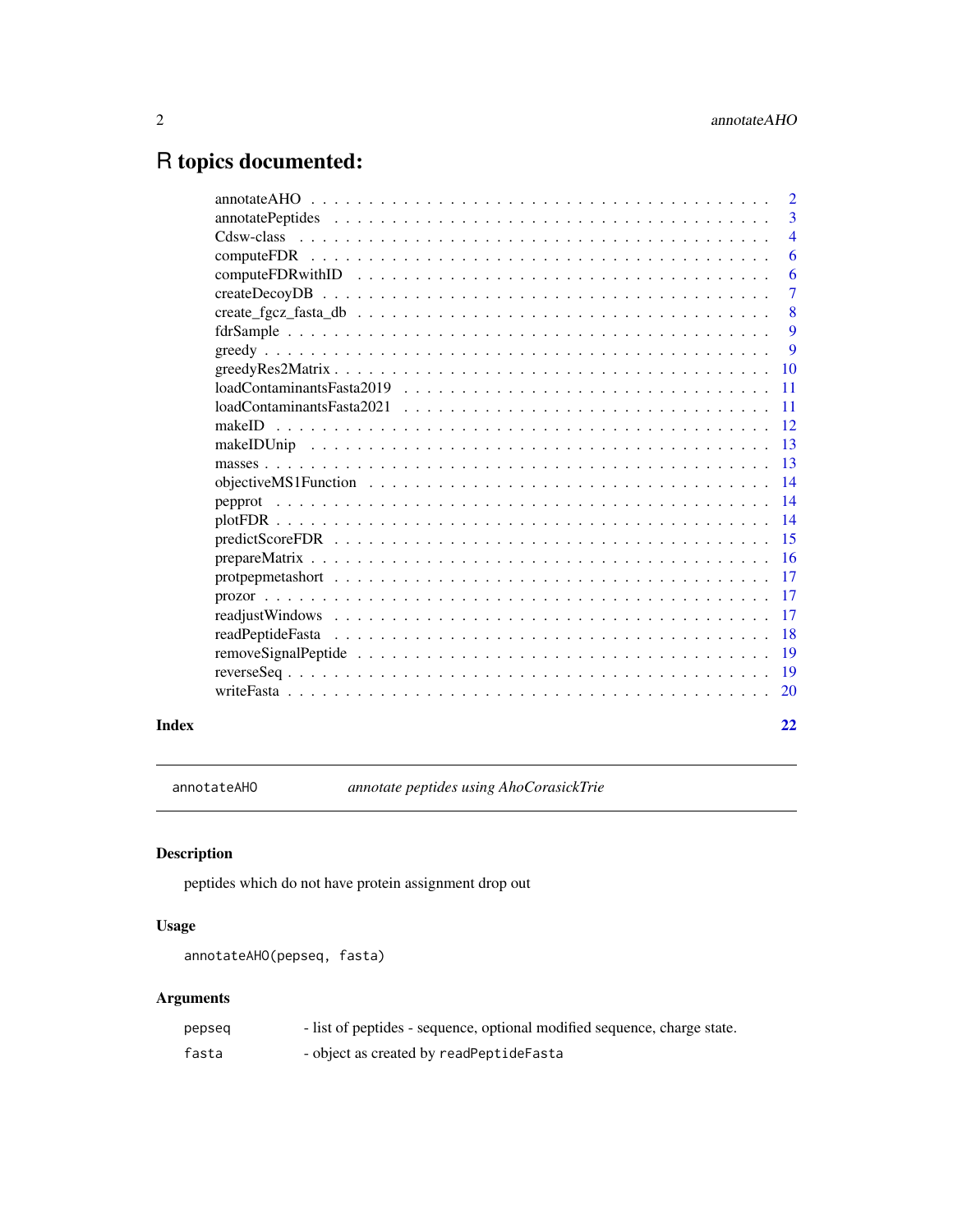#### <span id="page-2-0"></span>annotatePeptides 3

#### Value

A data.frame with proteinID, peptideSeq, Offset and proteinSequence

#### Examples

```
library(dplyr)
file = system.file("extdata/IDResults.txt.gz" , package = "prozor")
specMeta <- readr::read_tsv(file)
upeptide <- unique(specMeta$peptideSeq)
resCan <-
  prozor::readPeptideFasta(
      system.file("p1000_db1_example/Annotation_canSeq.fasta.gz" , package = "prozor"))
resCanU <- resCan[!duplicated(unlist(resCan))]
annotAll = annotateAHO(upeptide[seq_len(20)], resCanU)
dim(annotAll)
```
annotatePeptides *Annotate peptides with protein ids*

#### Description

peptides which do not have protein assignment drop out

#### Usage

```
annotatePeptides(
  pepinfo,
  fasta,
 peptide = "peptideSeq",
 prefix = "(([RK])|(')|('M))",suffix = ""\lambda
```
#### Arguments

| pepinfo | - list of peptides - sequence, optional modified sequence, charge state. |
|---------|--------------------------------------------------------------------------|
| fasta   | - object as created by readPeptideFasta                                  |
| peptide | - name of column containing peptide sequences default "peptideSeq"       |
| prefix  | - default "(([RK]) (^) (^M))"                                            |
| suffix  | - default ""                                                             |

#### Value

data.frame with columns "peptideSeq", "proteinID","Offset","proteinSequence","matched", "length-Peptide","proteinlength"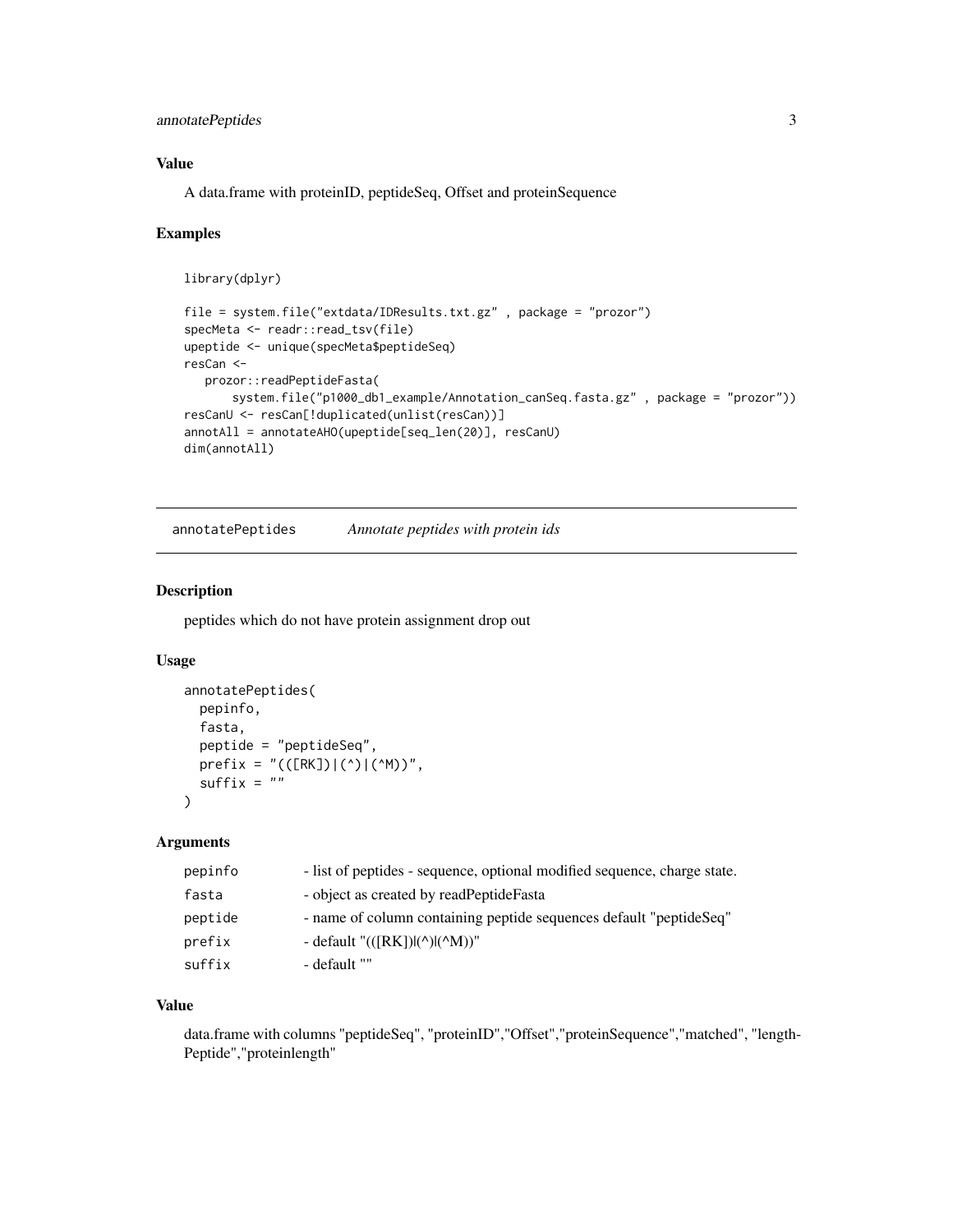#### Examples

```
library(dplyr)
file = system.file("extdata/IDResults.txt.gz" , package = "prozor")
specMeta <- readr::read_tsv(file)
```

```
upeptide <- unique(specMeta$peptideSeq)
resCan <-
  prozor::readPeptideFasta(
       system.file("p1000_db1_example/Annotation_canSeq.fasta.gz" , package = "prozor"))
annotAll = prozor::annotatePeptides(upeptide[seq_len(20)], resCan)
dim(annotAll)
res <- mutate(annotAll, proteinlength = nchar(proteinSequence))
res <- select(res, proteinID, peptideSeq, proteinlength, Offset, lengthPeptide)
head(res)
```
Cdsw-class *Compute dynamic swath windows*

#### Description

initialize

create equidistant breaks quantile breaks sampling breaks barplot showing the number of precursors per window Table with window boundaries and statistics summary of the binning process (see objectiveMS1Function for more details) moves window start and end to region with as few as possible precursor masses shows the generated DIA cycle

#### Arguments

| list      | of masses                            |
|-----------|--------------------------------------|
| nbins     | number of bins default 25            |
| maxwindow | largest window size                  |
| minwindow | smallest window size                 |
| digits    | mass precision default 2             |
| digigits  | mass precision                       |
| max       | number of bins                       |
| plot      | default TRUE                         |
| overlap   | size of window overlap default 1 m/z |

<span id="page-3-0"></span>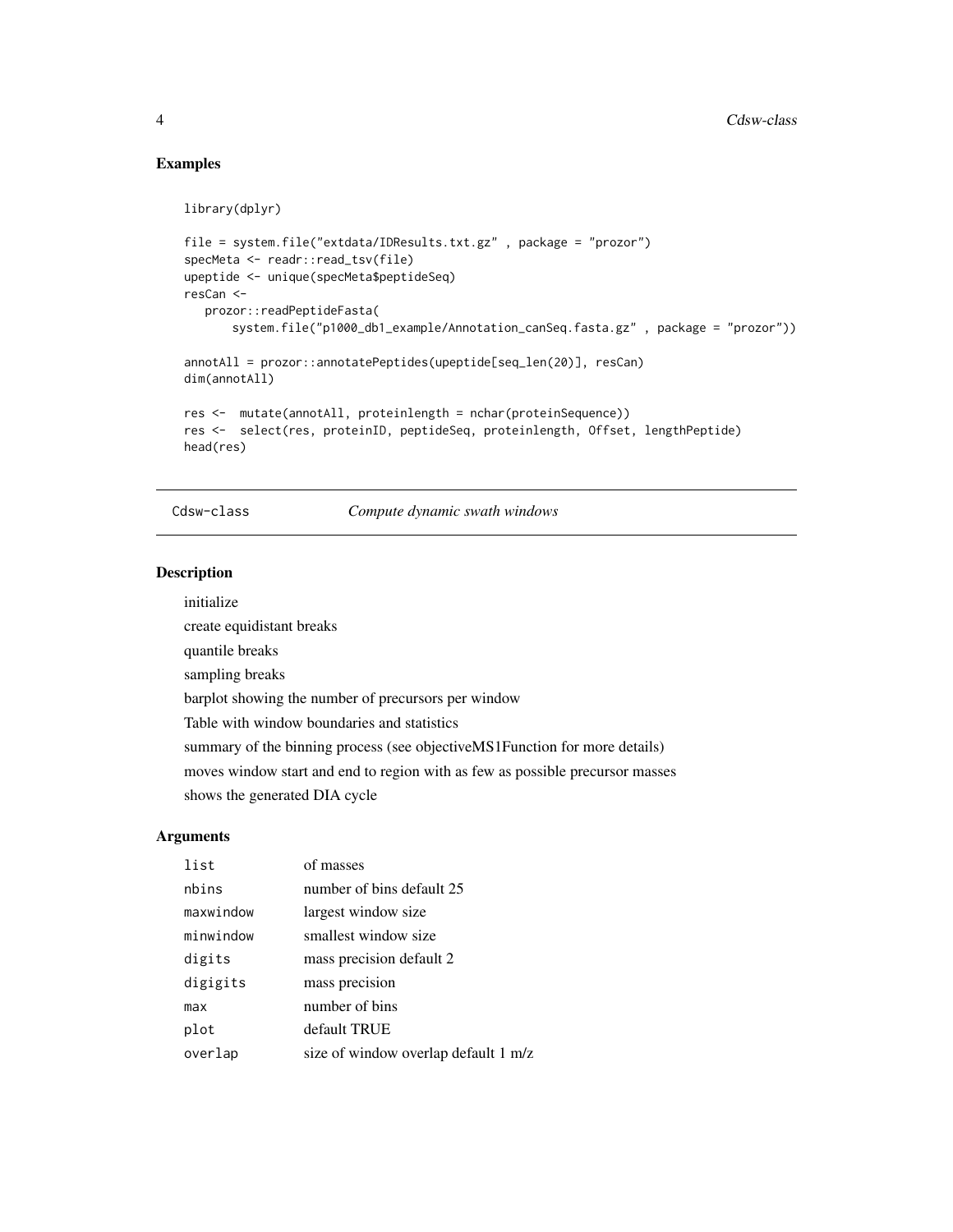#### Cdsw-class 5

#### Value

array of masses array with masses array with masses data.frame with columns: - from (window start) - to (window end) - mid (window centre), width (window width) - counts expected number of precursors list with optimization scores data.frame with optimized windows

#### Fields

masses MS1 masses breaks the breaks nbins number of bins

digits mass accuracy in result

#### Methods

asTable(overlap = 1) make windows

error() show error

optimizeWindows(digits = 1, maxbin = 15, plot = FALSE, overlap = 0) optimizes the windows

quantile\_breaks(digits = 2) same number of MS1 in each window but might violate hard constraints

sampling\_breaks(maxwindow = 150, minwindow = 5, digits = 2, plot = FALSE) starts with quantile breaks but mixes with uniform data to satisfy had constraints

```
data(masses)
cdsw <- Cdsw(masses)
tmp <- cdsw$sampling_breaks(maxwindow=100,plot=TRUE)
cdsw$plot()
cdsw$asTable()
cdsw$breaks
cdsw$optimizeWindows()
cdsw$showCycle()
```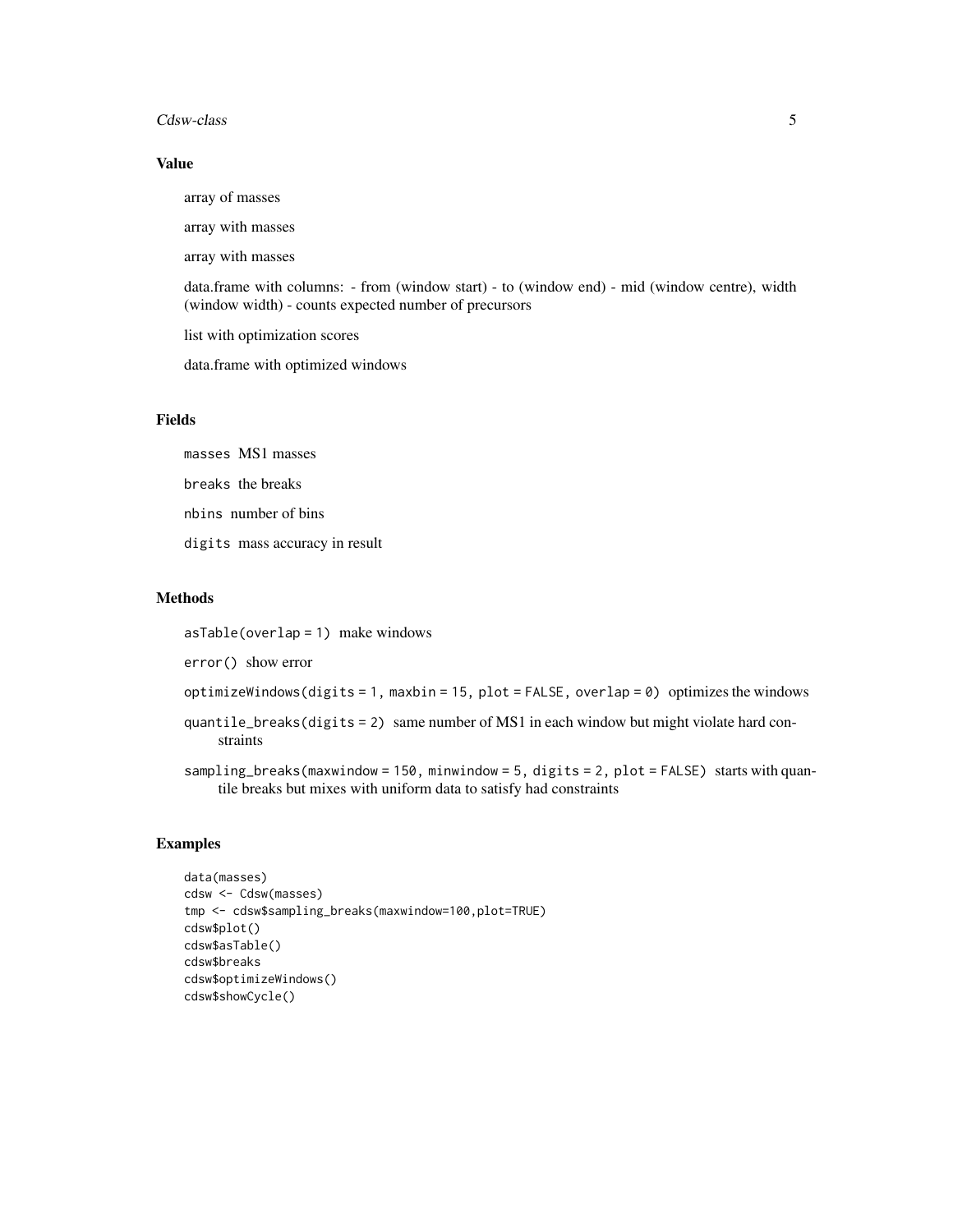<span id="page-5-0"></span>

#### Description

Same as computeFDRwithID but works with decoy\_hit boolean vector. For more details and references see package vignette vignette("TargetDecoyFDR\_Example",package = "prozor")

#### Usage

computeFDR(score, decoy\_hit, larger\_better = TRUE)

#### Arguments

| score     | score                                                       |
|-----------|-------------------------------------------------------------|
| decoy_hit | indicates if decoy hit                                      |
|           | larger_better is larger score the better one (default TRUE) |

#### Value

list with decoy\_hit (indicates if decoy), score the search engine score, FDR1 false discovery rate estimated using the method of Gygi, SimpleFDR - estimated using the method of Kaell.

#### Examples

```
data(fdrSample)
```

```
fdr1 <- computeFDR(fdrSample$score, grepl("REV_",fdrSample$proteinID), larger_better = FALSE)
head(as.data.frame(fdr1))
```
computeFDRwithID *Compute FDR given a score*

#### Description

For more details and references see package vignette vignette ("TargetDecoyFDR\_Example", package  $=$  "prozor")

#### Usage

```
computeFDRwithID(score, ID, decoy = "REV_", larger_better = TRUE)
```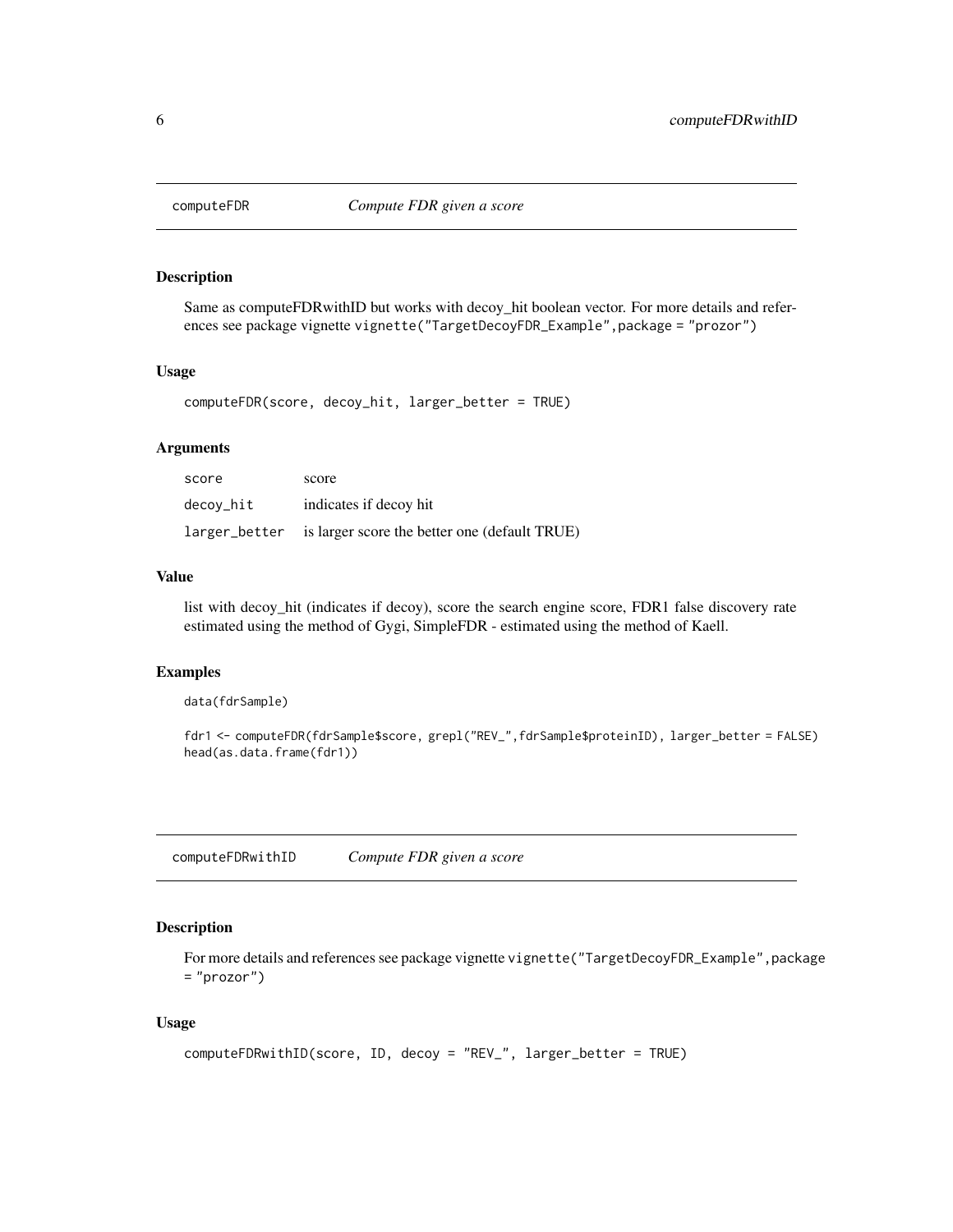#### <span id="page-6-0"></span>createDecoyDB 7

#### **Arguments**

| score | a vector with scores                                                                            |
|-------|-------------------------------------------------------------------------------------------------|
| ΙD    | - list with protein id's                                                                        |
| decov | decoy pattern, default "REV"                                                                    |
|       | larger_better if larger score better than small (default TRUE), If small score better set FALSE |

#### Value

list with ID, decoy\_hit (indicates if decoy), score the search engine score, FDR1 false discovery rate estimated using the method of Elias and Gygi; FDR2 - estimated using the method of Kell.

#### Examples

```
data(fdrSample)
# call constructor
#nrow(fdrSample)
#fdrSample <- dplyr::slice_sample(fdrSample, n = 40000)
#usethis::use_data(fdrSample, overwrite = TRUE)
fdr1 <- computeFDRwithID(fdrSample$score, fdrSample$proteinID, larger_better = FALSE)
names(fdr1)
plot(fdr1$score, fdr1$FPR,type="l",xlim=c(0,0.001), ylim=c(0,0.0002))
lines(fdr1$score, fdr1$qValue_FPR, col=2)
lines(fdr1$score, fdr1$SimpleFDR,type="l",col=4)
lines(fdr1$score, fdr1$qValue_SimpleFDR, col=5)
fdr1 <- computeFDRwithID(fdrSample$score2, fdrSample$proteinID, larger_better = TRUE)
names(fdr1)
plot(fdr1$score, fdr1$FPR,type="l", xlim=c(2.5,5),ylim=c(0,0.001))
lines(fdr1$score, fdr1$qValue_FPR, col=2)
lines(fdr1$score, fdr1$SimpleFDR,type="l",col=4)
lines(fdr1$score, fdr1$qValue_SimpleFDR, col=5)
```
createDecoyDB *Create db with decoys and contaminants*

#### Description

For more details and references see package vignette vignette("CreateDecoyDB", package = "prozor")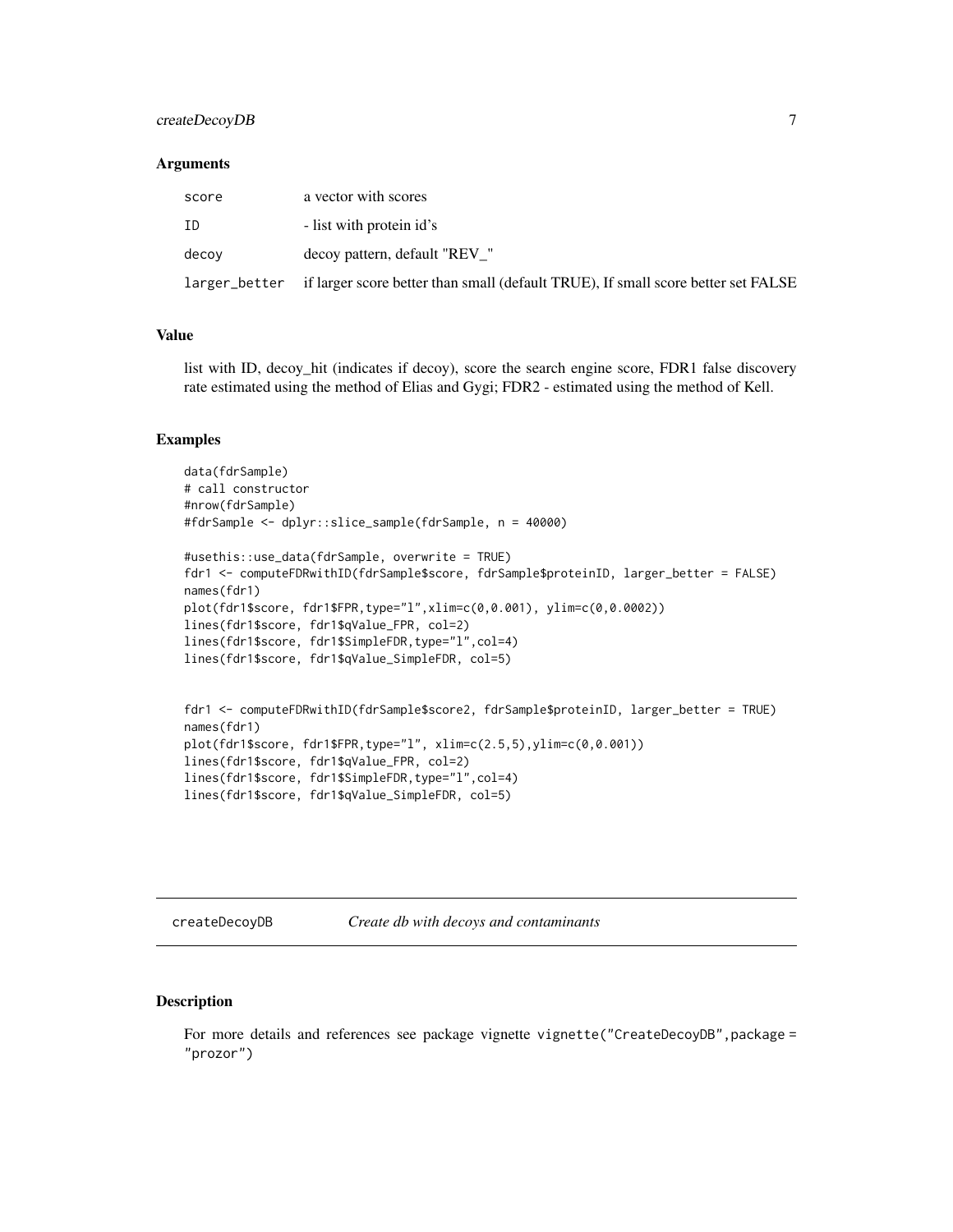#### Usage

```
createDecoyDB(
  dbs,
  useContaminants = loadContaminantsFasta2021(),
  revLab = "REV",
  annot = "zz|sourceOf|database"
\lambda
```
#### Arguments

| dbs             | a path to a fasta file or an array of files                  |  |
|-----------------|--------------------------------------------------------------|--|
| useContaminants |                                                              |  |
|                 | list with contaminant sequences                              |  |
| revLab          | label for reversed peptides (if NULL do not generate decoys) |  |
| annot           | source of database                                           |  |

#### Value

list of SeqFastaAA entries

#### Examples

```
file = system.file("extdata/fgcz_contaminants2021_20210929.fasta.gz",package="prozor")
cont <- loadContaminantsFasta2021()
rabbit <-readPeptideFasta(file)
tmp <- 2*(2*length(rabbit)+length(cont)) + 1
res <- createDecoyDB(c(file,file))
length(res)
```

```
stopifnot(length(res) == tmp)
```

```
res <- createDecoyDB(c(file,file), revLab=NULL)
stopifnot(length(res) == (2*length(rabbit)+length(cont) + 1))
res <- createDecoyDB(c(file,file), revLab=NULL, useContaminants = NULL)
stopifnot(length(res) == (2*length(rabbit) + 1))
```
create\_fgcz\_fasta\_db *create fasta db from one or more fasta files*

#### Description

create fasta db from one or more fasta files

<span id="page-7-0"></span>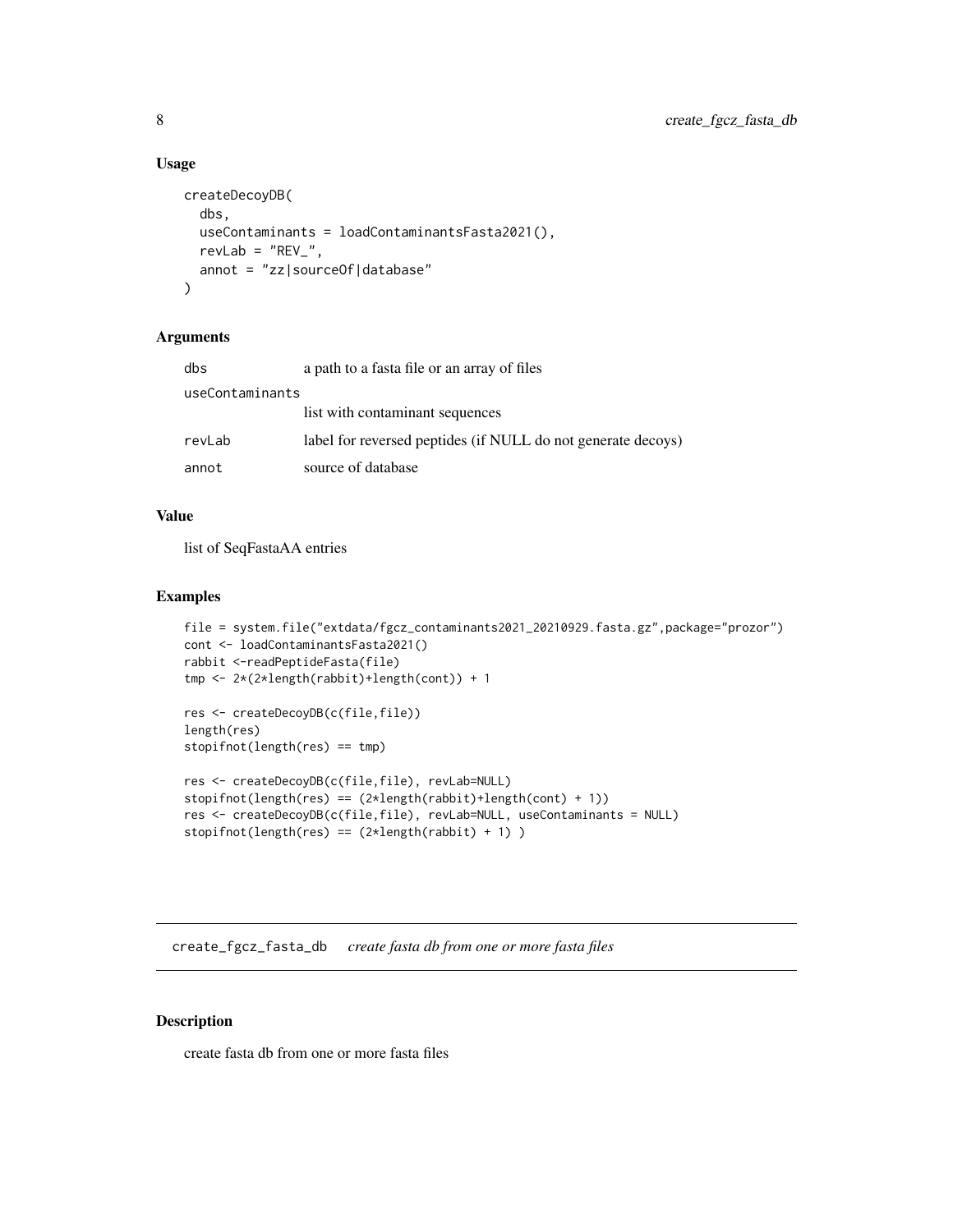#### <span id="page-8-0"></span>fdrSample 9

#### Usage

```
create_fgcz_fasta_db(
 databasedirectory,
 useContaminants = loadContaminantsFasta2021(),
 revLab = "REV",
 outputdir = NULL
)
```
#### Arguments

| databasedirectory |                            |
|-------------------|----------------------------|
|                   | directory with fasta files |
| useContaminants   |                            |
|                   | contaminants to add        |
| revLab            | reverse label              |
| outputdir         | output directory           |

#### Value

list list(resDB, filepath , summary, mcall, dbname)

#### Examples

print("NO exmple since function also writes the fasta files")

| fdrSample | Data frame score and proteinID |  |
|-----------|--------------------------------|--|
|           |                                |  |

#### Description

Data frame score and proteinID

| greedy | given matrix (columns protein rows peptides), compute minimal pro- |
|--------|--------------------------------------------------------------------|
|        | tein set using greedy algorithm                                    |

#### Description

given matrix (columns protein rows peptides), compute minimal protein set using greedy algorithm

#### Usage

greedy(pepprot)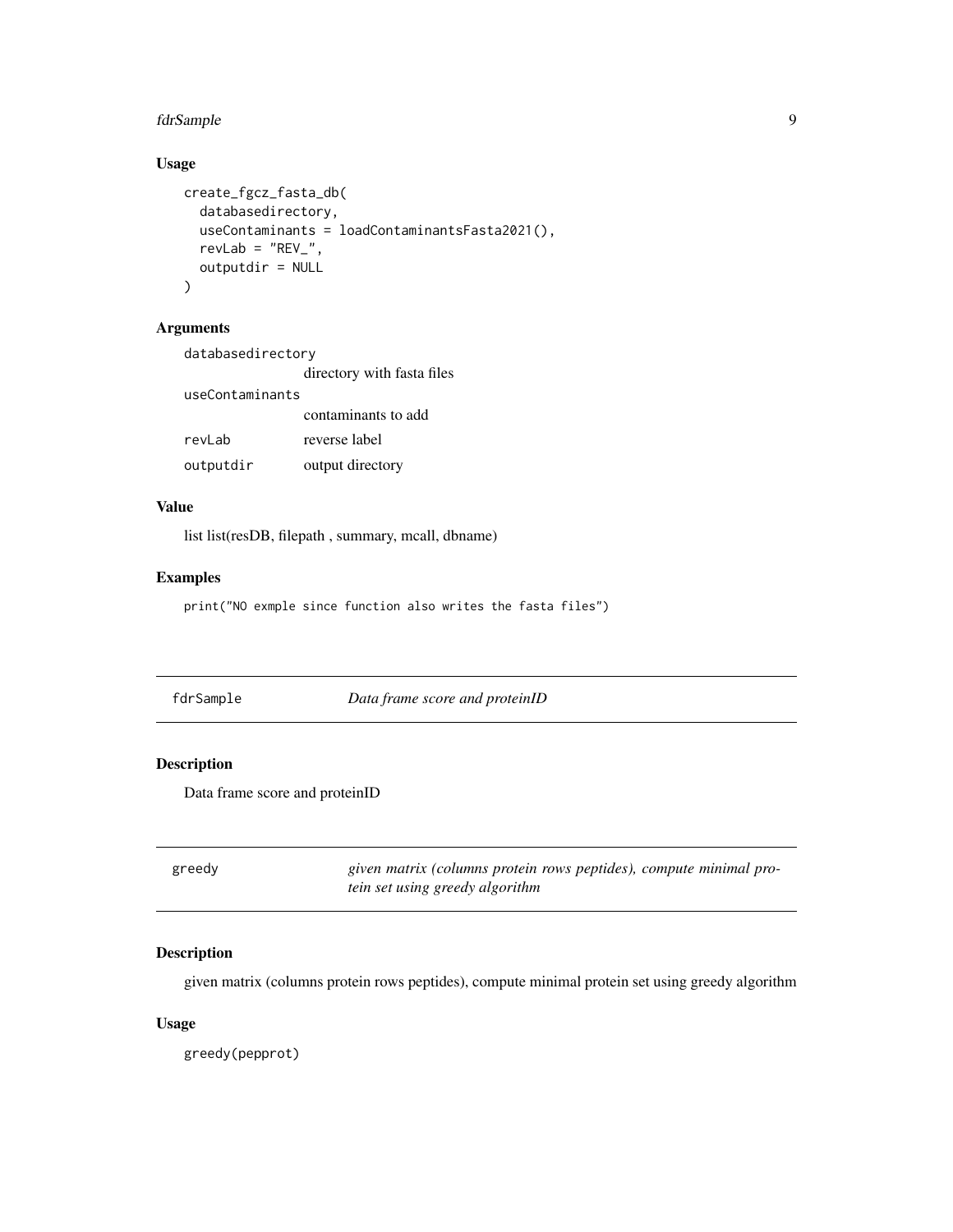#### <span id="page-9-0"></span>Arguments

pepprot matrix as returned by prepareMatrix

#### Value

list of peptide protein assignment

#### Examples

#library(prozor)

```
data(protpepmetashort)
colnames(protpepmetashort)
dim(unique(protpepmetashort[,4]))
xx = prepareMatrix(protpepmetashort, peptideID = "peptideModSeq")
dim(xx)
stopifnot(dim(xx)[1] == dim(unique(protpepmetashort[,4]))[1])
es = greedy(xx)stopifnot(length(unique(names(es))) == dim(unique(protpepmetashort[,4]))[1])
```

| greedyRes2Matrix | converts result of greedy function to a matrix with 3 columns - peptide |
|------------------|-------------------------------------------------------------------------|
|                  | - charge and protein                                                    |

#### Description

converts result of greedy function to a matrix with 3 columns - peptide - charge and protein

#### Usage

```
greedyRes2Matrix(res)
```
#### Arguments

res result of function prozor::greedy

#### Value

matrix of peptide protein assignments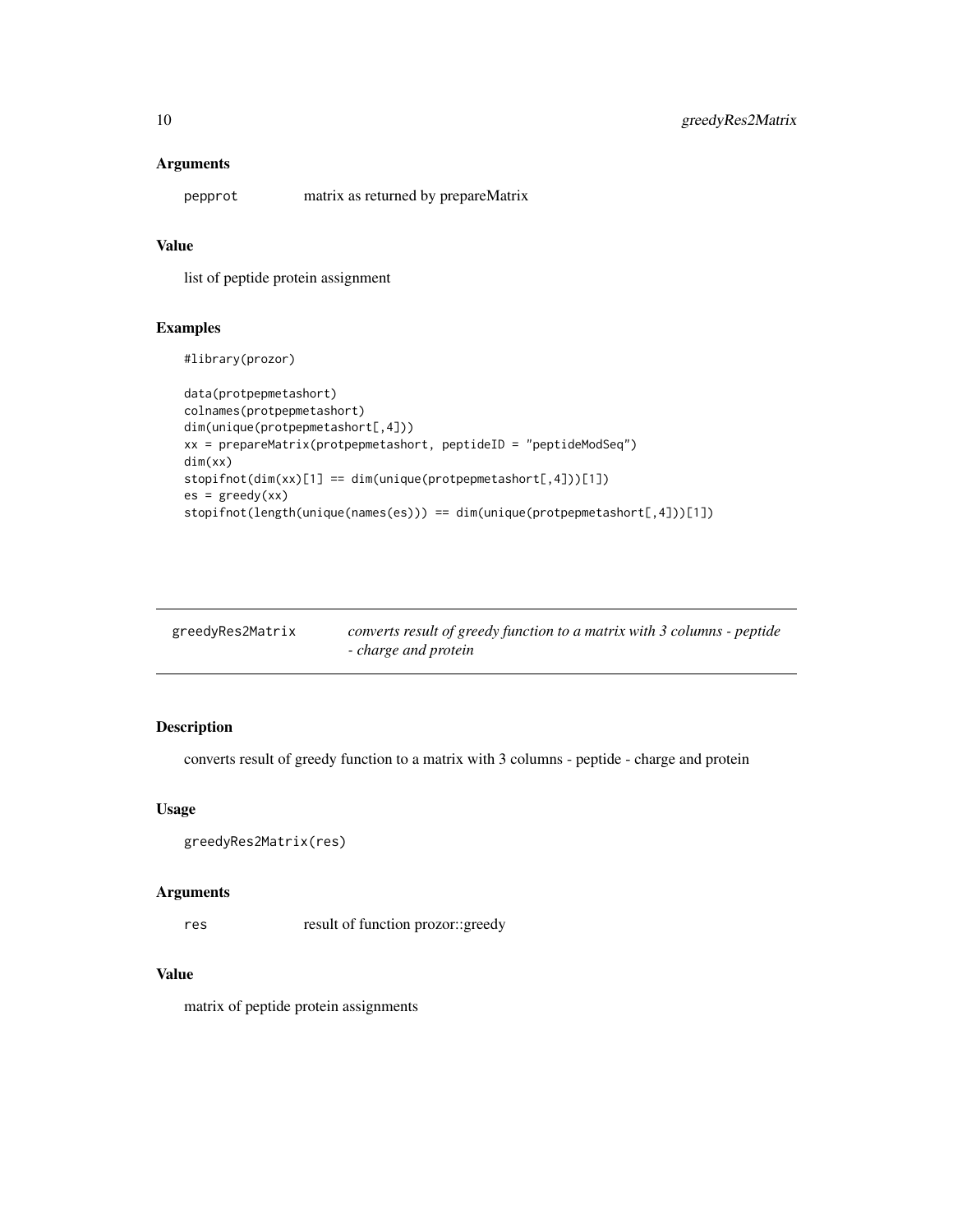<span id="page-10-0"></span>loadContaminantsFasta2019

*load list of contaminant sequences FGCZ 2019*

#### Description

load list of contaminant sequences FGCZ 2019

#### Usage

```
loadContaminantsFasta2019(noHuman = FALSE)
```
#### Arguments

noHuman should human contaminants be excluded? default FALSE

#### Value

list with contaminant sequences

#### Examples

```
#library(prozor)
cont <- loadContaminantsFasta2019()
length(cont)
contNH <- loadContaminantsFasta2019()
length(contNH)
#example how to create a protein db with decoy sequences
```
loadContaminantsFasta2021

*load list of contaminant sequences FGCZ 2021*

#### Description

load list of contaminant sequences FGCZ 2021

#### Usage

loadContaminantsFasta2021(noHuman = FALSE)

#### Arguments

noHuman should human contaminants be excluded? default FALSE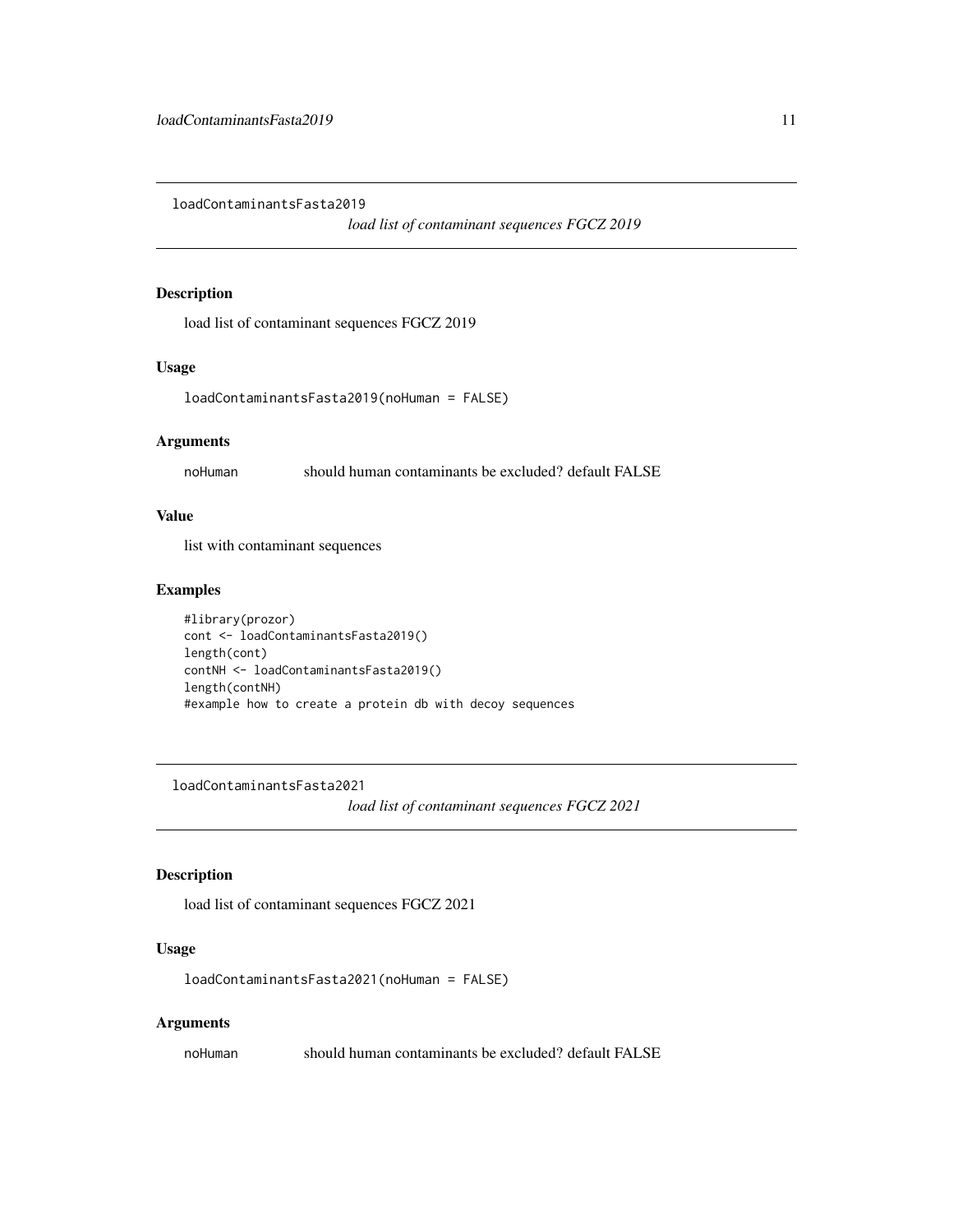#### Value

list with contaminant sequences

#### Examples

#library(prozor) cont <- loadContaminantsFasta2021() length(cont) contNH <- loadContaminantsFasta2021() length(contNH) #example how to create a protein db with decoy sequences

makeID *make id for chain in format sp|P30443|1A01\_HUMANs25*

#### Description

make id for chain in format sp|P30443|1A01\_HUMANs25

#### Usage

makeID(sequence, id, sp)

#### Arguments

| sequence | - aa sequence as string             |
|----------|-------------------------------------|
| id       | uniprot id id: splP30443l1A01_HUMAN |
| sp       | start position of chain numeric     |

#### Value

string consisting of id,"s",sp

```
seq <- "MAVMAPRTLLLLLSGALALTQTWAGSHSMRYFFTSVSRPGR\
GEPRFIAVGYVDDTQFVRFDSDAASQKMEPRAPWIEQEGPEYWDQETRN\
MKAHSQTDRANLGTLRGYYNQSEDGSHTIQIMYGCDVGPDGRFLRGYRQ\
DAYDGKDYIALNEDLRSWTAADMAAQITKRKWEAVHAAEQRRVYLEGRC\
VDGLRRYLENGKETLQRTDPPKTHMTHHPISDHEATLRCWALGFYPAEI\
TLTWQRDGEDQTQDTELVETRPAGDGTFQKWAAVVVPSGEEQRYTCHVQ\
HEGLPKPLTLRWELSSQPTIPIVGIIAGLVLLGAVITGAVVAAVMWRRK\
SSDRKGGSYTQAASSDSAQGSDVSLTACKV"
nam <-"sp|P30443|1A01_HUMAN"
sp < -24makeID(seq, nam, sp)
```
<span id="page-11-0"></span>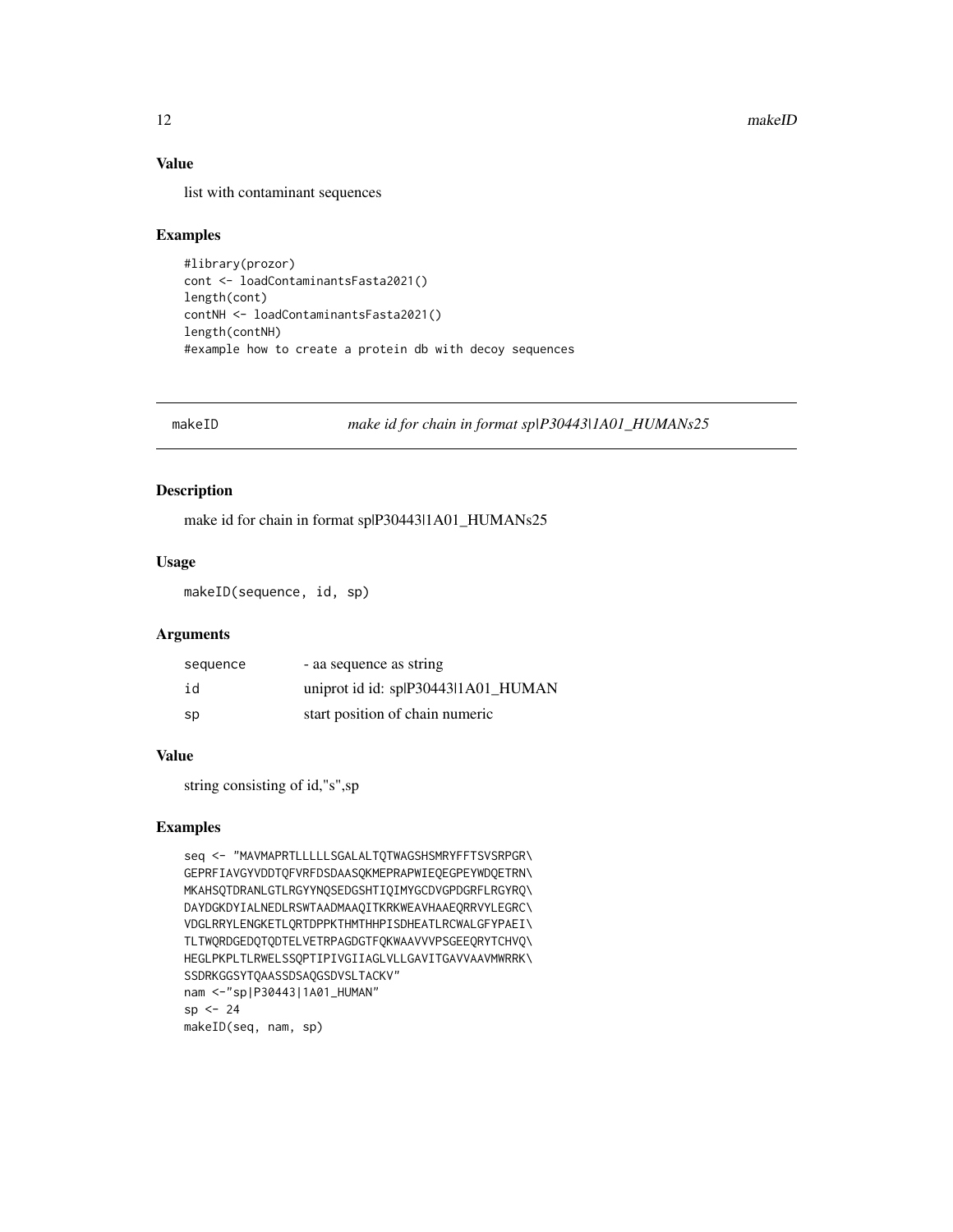<span id="page-12-0"></span>

#### Description

make id for chain compatible with uniprot

#### Usage

```
makeIDUnip(sequence, id, sp)
```
#### Arguments

| sequence | - aa sequence as string             |
|----------|-------------------------------------|
| id       | uniprot id id: splP30443l1A01_HUMAN |
| sp       | start position of chain numeric     |

#### Value

string consisting of sp,"-", length of sequnce

#### Examples

```
seq <- "MAVMAPRTLLLLLSGALALTQTWAGSHSMRYFFTSVSRPGR\
GEPRFIAVGYVDDTQFVRFDSDAASQKMEPRAPWIEQEGPEYWDQETRN\
MKAHSQTDRANLGTLRGYYNQSEDGSHTIQIMYGCDVGPDGRFLRGYRQ\
DAYDGKDYIALNEDLRSWTAADMAAQITKRKWEAVHAAEQRRVYLEGRC\
VDGLRRYLENGKETLQRTDPPKTHMTHHPISDHEATLRCWALGFYPAEI\
TLTWQRDGEDQTQDTELVETRPAGDGTFQKWAAVVVPSGEEQRYTCHVQ\
HEGLPKPLTLRWELSSQPTIPIVGIIAGLVLLGAVITGAVVAAVMWRRK\
SSDRKGGSYTQAASSDSAQGSDVSLTACKV"
nam <-"sp|P30443|1A01_HUMAN"
sp <- 24
makeIDUnip(seq, nam, sp)
```
masses *MS masses A dataset containing approx 150000 MS1 precursor masses*

#### Description

MS masses A dataset containing approx 150000 MS1 precursor masses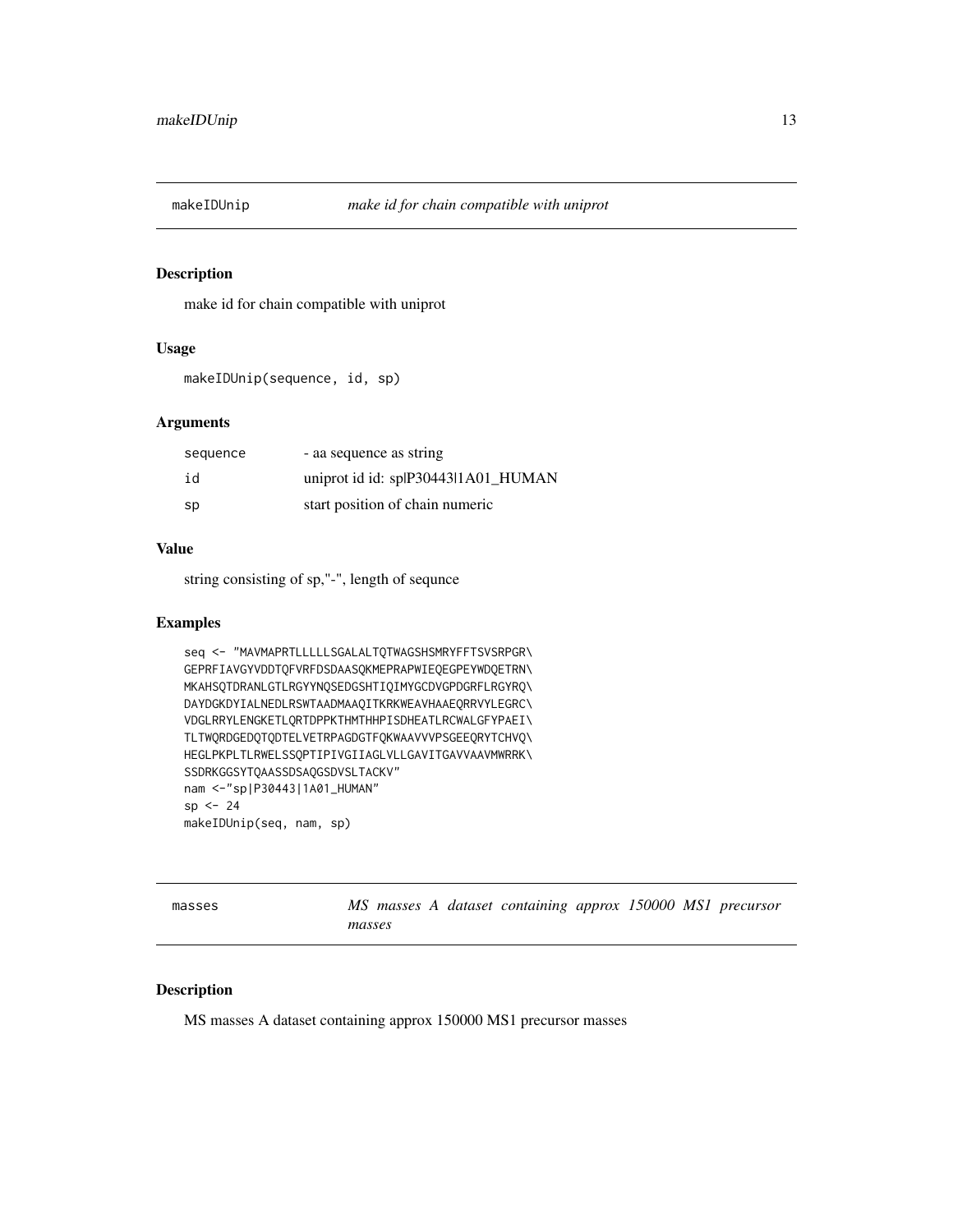<span id="page-13-0"></span>objectiveMS1Function *compute the deviation from optimum: equal number of MS1 per bin*

#### Description

compute the deviation from optimum: equal number of MS1 per bin

#### Usage

```
objectiveMS1Function(splits, data)
```
#### Arguments

| splits | the new window boundaries |
|--------|---------------------------|
| data   | the data                  |

#### Value

list with score1 - manhattan distance, score2 - euclidean distance, counts - observed counts, optimumN - optimum counts

pepprot *Table containing peptide information*

#### Description

Table containing peptide information

plotFDR *plot FDR*

#### Description

For more details and references see package vignette vignette ("TargetDecoyFDR\_Example", package = "prozor")

#### Usage

plotFDR(data)

#### Arguments

data data returned by computeFDR function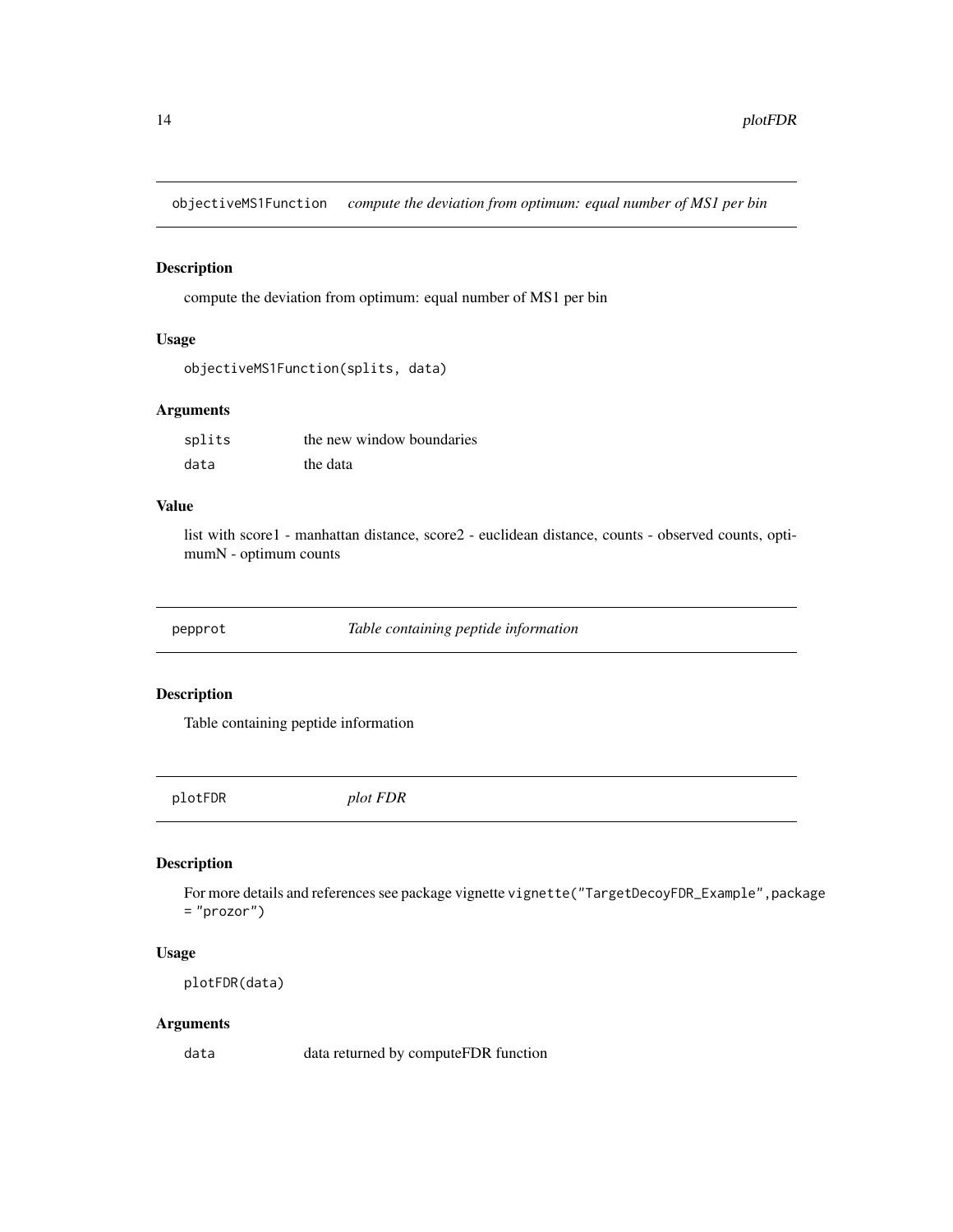#### <span id="page-14-0"></span>predictScoreFDR 15

#### Value

creates a plot

#### Examples

```
#library(prozor)
data(fdrSample)
fdr1 <- computeFDRwithID(fdrSample$score, fdrSample$proteinID, larger_better = FALSE)
fdr2 <- computeFDRwithID(fdrSample$score2, fdrSample$proteinID, larger_better = TRUE)
plotFDR(fdr1)
plotFDR(fdr2)
data<-fdr1
```
predictScoreFDR *Predict score given FDR*

#### Description

For more details and references see package vignette vignette ("TargetDecoyFDR\_Example", package = "prozor")

#### Usage

```
predictScoreFDR(fdrObj, qValue = 1, method = "SimpleFDR")
```
#### Arguments

| fdrObi | object generated by computeFDR                     |
|--------|----------------------------------------------------|
| qValue | false discovery rate in percent, default 1 percent |
| method | either FPR or SimpleFDR, default is SimpleFDR      |

#### Value

score for a given FDR

```
data(fdrSample)
fdr1 <- computeFDRwithID(fdrSample$score, fdrSample$proteinID, larger_better = FALSE)
```

```
predictScoreFDR(fdr1,qValue=5)
fdr2<-computeFDRwithID(fdrSample$score2, fdrSample$proteinID, larger_better = TRUE)
predictScoreFDR(fdr2,qValue=5)
```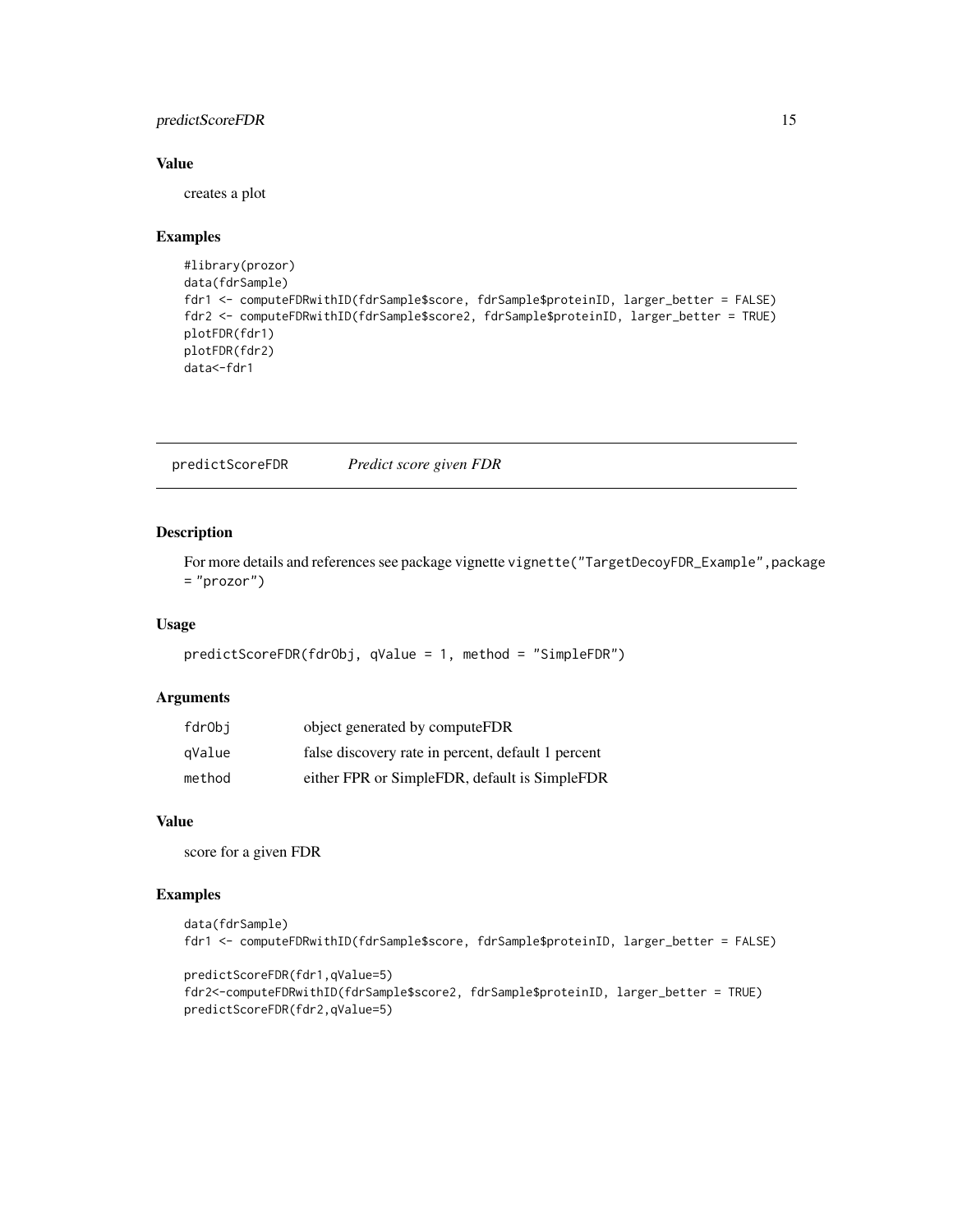<span id="page-15-0"></span>

#### Description

given table of peptide protein assigments generate matrix

#### Usage

```
prepareMatrix(
  data,
  proteinID = "proteinID",
  peptideID = "strippedSequence",
 weighting = NULL,
  sep = "|")
```
#### Arguments

| data      | generated by annotatePeptides                                                                                                  |
|-----------|--------------------------------------------------------------------------------------------------------------------------------|
| proteinID | protein ID column                                                                                                              |
| peptideID | peptide / precursor ID column                                                                                                  |
| weighting | weight type to use. Options are "one", "AA" - amino acids, "coverage" - cover-<br>age, "inverse" - inverse peptide frequencies |
| sep       | separator for precursor (rownames)                                                                                             |

#### Value

sparse matrix

```
#library(prozor)
data(protpepmetashort)
library(Matrix)
colnames(protpepmetashort)
head(protpepmetashort)
dim(protpepmetashort)
count = prepareMatrix( protpepmetashort, peptideID = "peptideSeq" )
dim(count)
inverse = prepareMatrix( protpepmetashort, peptideID = "peptideSeq" , weight = "inverse")
#aa = prepareMatrix(protpepmetashort, peptideID = "peptideSeq" , weight = "AA")
#xx = prepareMatrix(protpepmetashort, peptideID = "peptideSeq" , weight = "coverage")
image( as.matrix(count) )
corProt = cor( as.matrix(count) )
```

```
par(mfrow =c(1,2))
```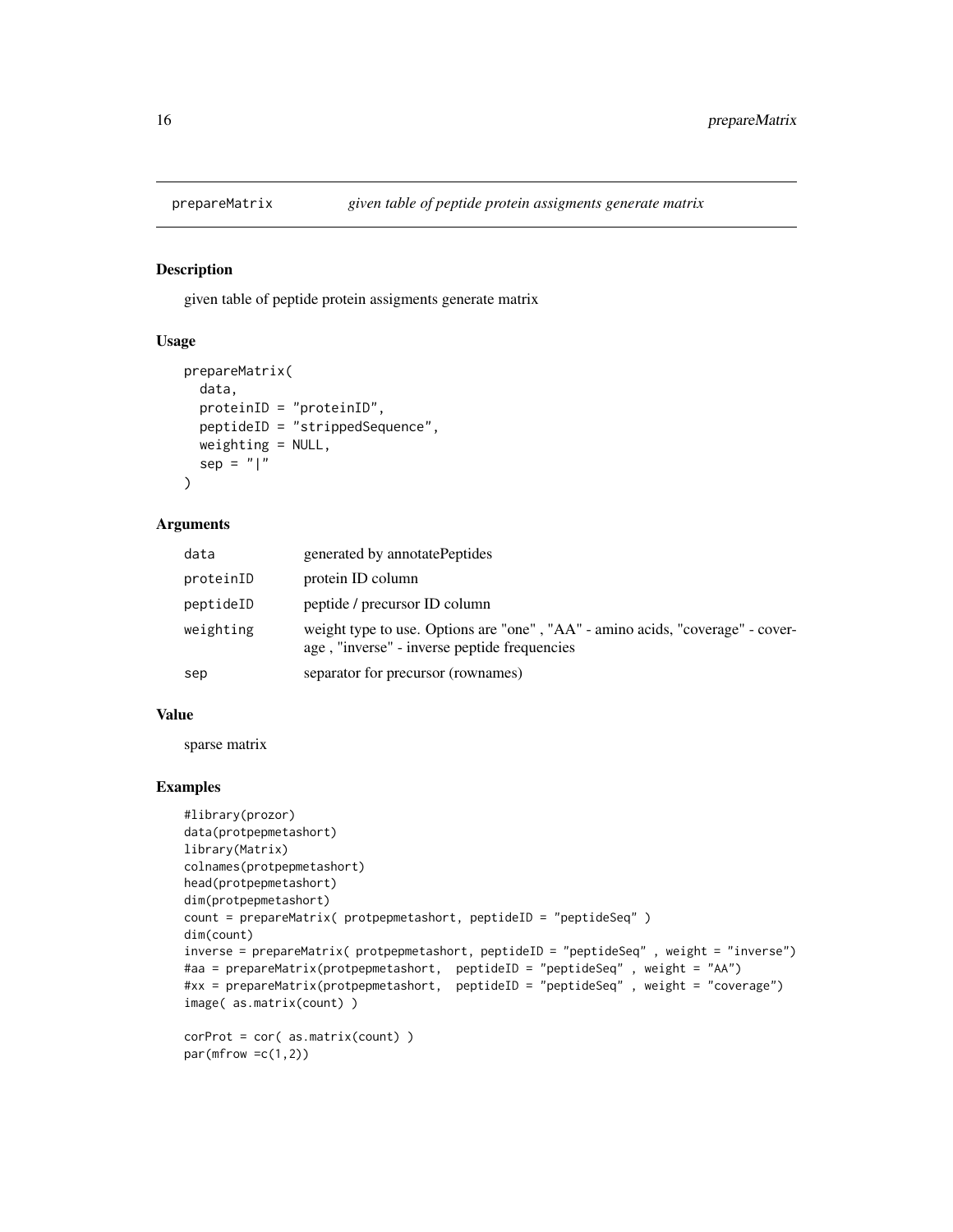#### <span id="page-16-0"></span>protpepmetashort 17

image(corProt)

#penalise peptides matching many proteins corProtn = cor( as.matrix(inverse) ) image(corProtn)

protpepmetashort *Small version of pepprot dataset to speed up computation*

#### Description

Small version of pepprot dataset to speed up computation

prozor *Minimal Protein Set Explaining Peptides*

#### Description

Determine minimal protein set explaining peptide spectrum matches. Utility functions for creating fasta amino acid databases with decoys and contaminants. Peptide false discovery rate estimation for target decoy search results on psm, precursor, peptide and protein level. Computing dynamic swath window sizes based on MS1 and MS2 signal distributions.

readjustWindows *Readjust windows so that boundaries in regions of few peaks.*

#### Description

Readjust windows so that boundaries in regions of few peaks.

#### Usage

```
readjustWindows(wind, ms1data, digits = 1, maxbin = 15, plot = FALSE)
```
#### Arguments

| wind    | a data frame with columns from and to |
|---------|---------------------------------------|
| ms1data | masses                                |
| digits  | mass accuracy                         |
| maxbin  | maximum number of bins                |
| plot    | diagnostic plots (default FALSE)      |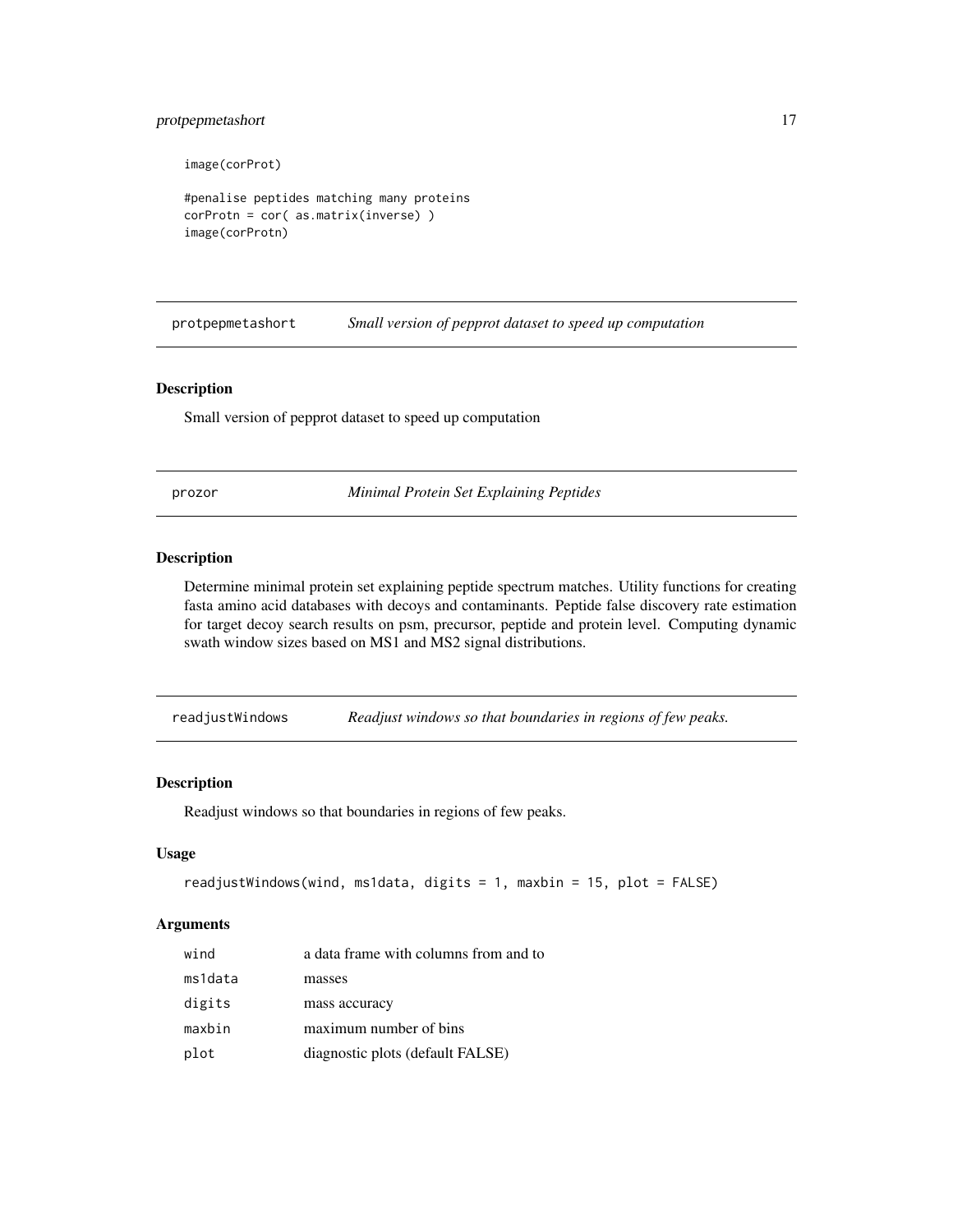#### Value

data.frame of same format as wind but with improved start and end masses.

#### Examples

data.frame(tmp)

```
data(masses)
cdsw <- Cdsw(masses)
breaks <- cdsw$sampling_breaks(maxwindow=100,plot=TRUE)
table <- cdsw$asTable()
dim(table)
head(table)
tmp <- readjustWindows(table, masses,maxbin=10)
```

```
readPeptideFasta wrapper setting the correct parameters seqinr::read.fasta for reading
                         peptide sequences
```
#### Description

peptides which do not have protein assignment drop out

#### Usage

readPeptideFasta(file)

#### Arguments

file - fasta file

#### Value

list with sequences

```
library(seqinr)
```

```
file = system.file("extdata/fgcz_contaminants2021_20210929.fasta.gz",package = "prozor")
fasta = readPeptideFasta(file)
```
<span id="page-17-0"></span>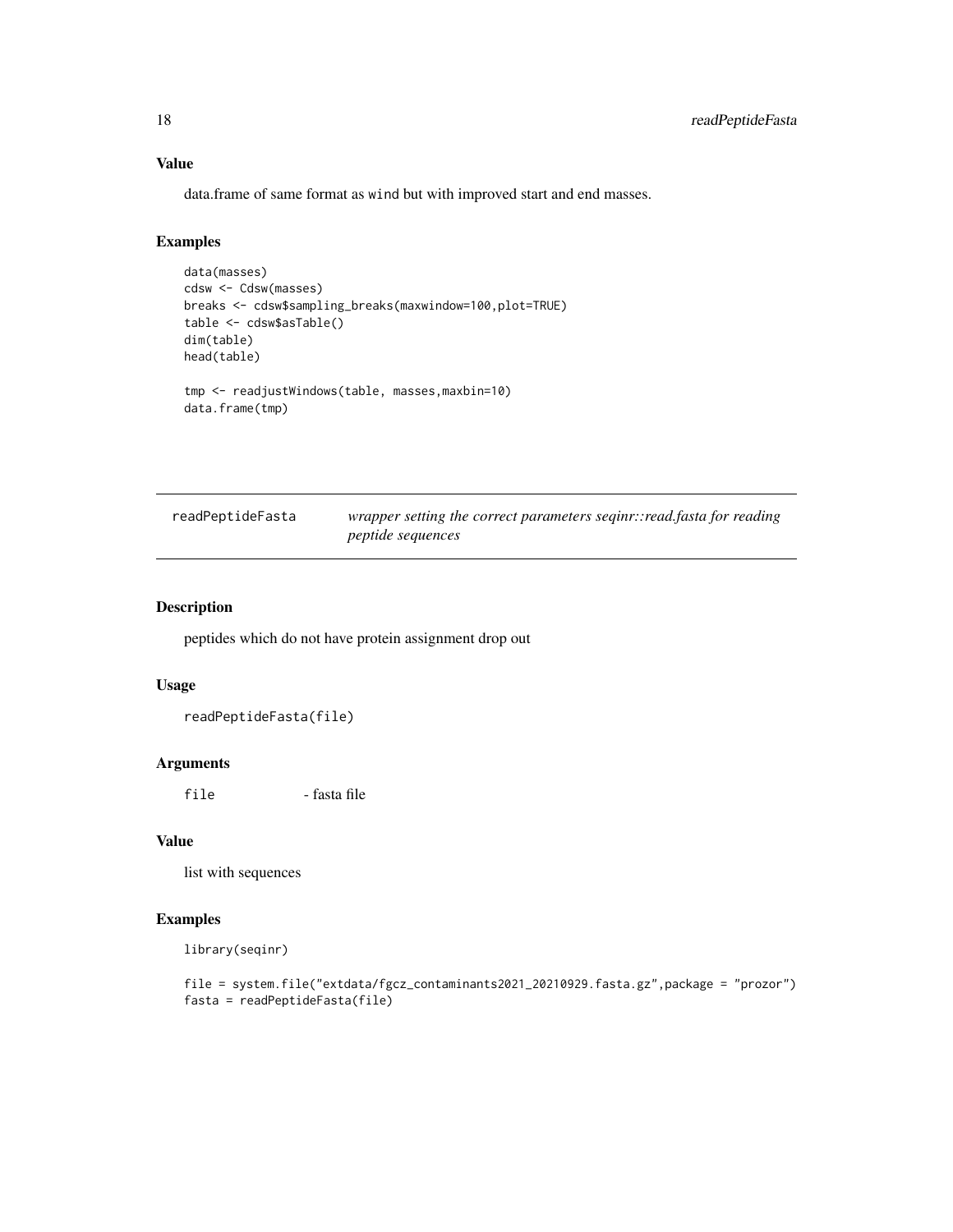<span id="page-18-0"></span>removeSignalPeptide *remove signal peptides from main chain*

#### Description

remove signal peptides from main chain

#### Usage

removeSignalPeptide(db, signal, idfun = makeID)

#### Arguments

| db     | uniprot fasta database as list  |
|--------|---------------------------------|
| signal | tab delimited file with signals |
| idfun  | function to generate id's       |

#### Value

list with sequences with signal peptide removed

reverseSeq *create rev sequences to fasta list*

#### Description

peptides which do not have protein assignment drop out

#### Usage

```
reverseSeq(fasta, revLab = "REV_")
```
#### Arguments

| fasta  | - an r list with SeqFastaAA                      |
|--------|--------------------------------------------------|
| revLab | - how to label reverse sequences, default = REV_ |

#### Value

string with reversed sequence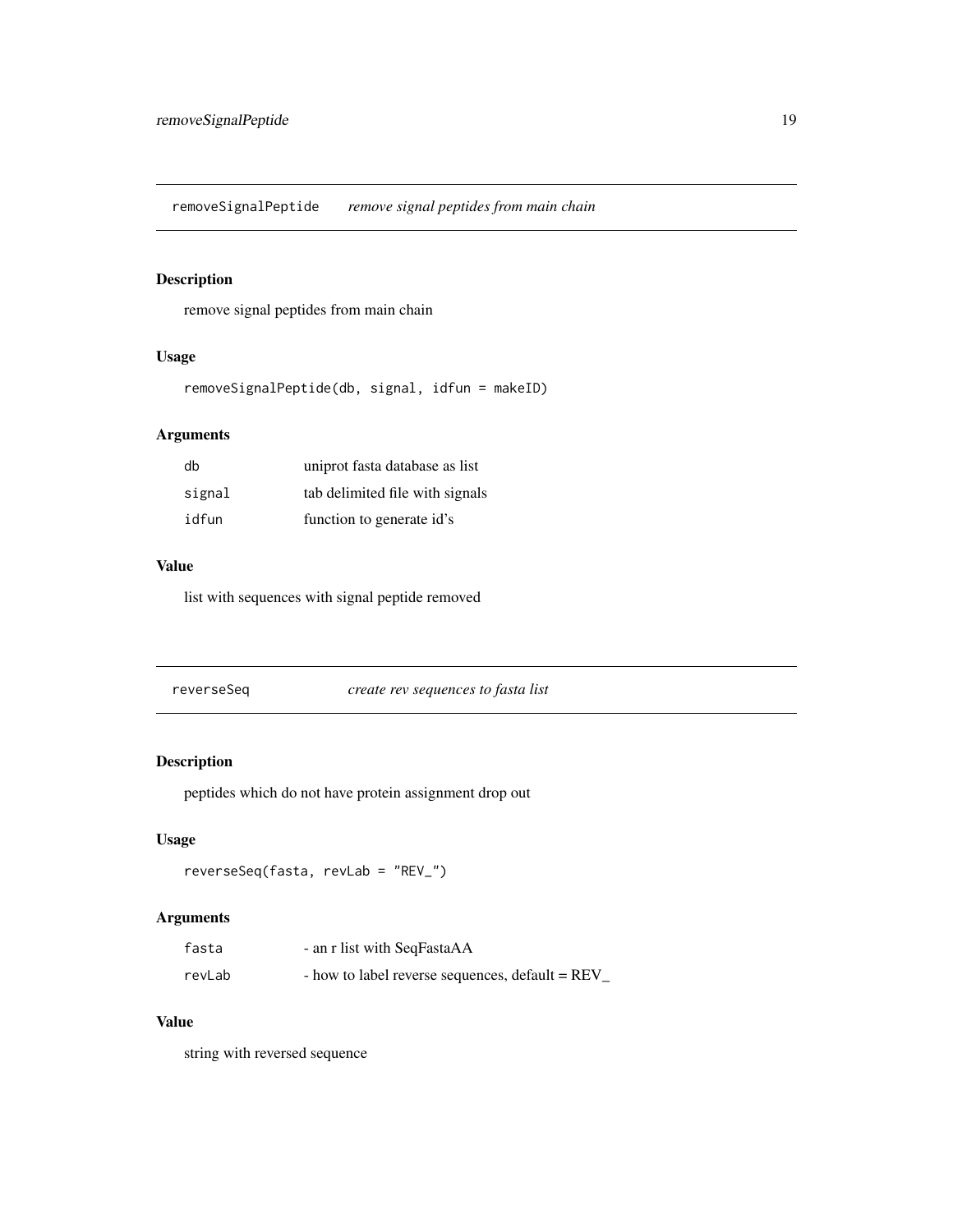#### Examples

```
library(seqinr)
#library(prozor)
file = system.file("extdata/fgcz_contaminants2021_20210929.fasta.gz", package="prozor")
fasta = readPeptideFasta(file = file)
getAnnot(fasta[[1]])
x <- reverseSeq(fasta)
revseq <- reverseSeq(fasta ,revLab = "REV_")
stopifnot(length(revseq) == length(fasta))
stopifnot(grep("^REV_","REV_zz|ZZ_FGCZCont0000|")==1)
tmp <- list(as.SeqFastaAA(("DYKDDDDK"),name="Flag|FLAG|p2079",Annot=""))
reverseSeq(tmp)
```
writeFasta *write fasta lists into file*

#### Description

peptides which do not have protein assignment drop out

#### Usage

```
writeFasta(file, ...)
```
#### Arguments

| file     | where to write            |
|----------|---------------------------|
| $\cdots$ | fasta list or single file |

#### Value

writes a file.

```
#example how to create a protein db with decoy sequences
library(seqinr)
#library(prozor)
file = system.file("extdata/fgcz_contaminants2021_20210929.fasta.gz",package = "prozor")
fasta = readPeptideFasta(file = file)
revfasta <- reverseSeq(fasta)
decoyDB <- c(fasta,revfasta)
stopifnot(length(decoyDB) == 2 * length(fasta))
## Not run:
```
<span id="page-19-0"></span>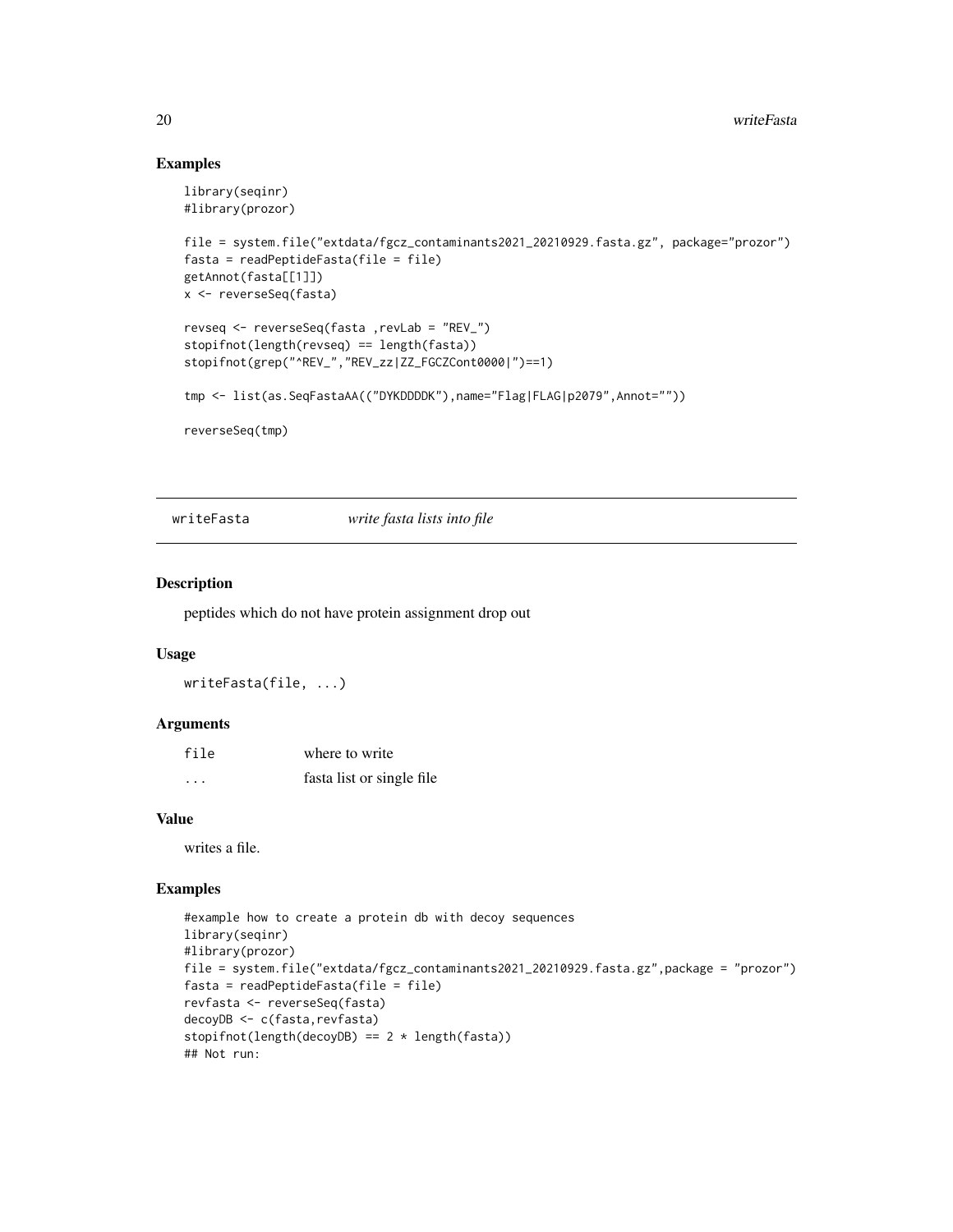#### writeFasta 21

writeFasta(decoyDB, file="test.fasta")

## End(Not run)